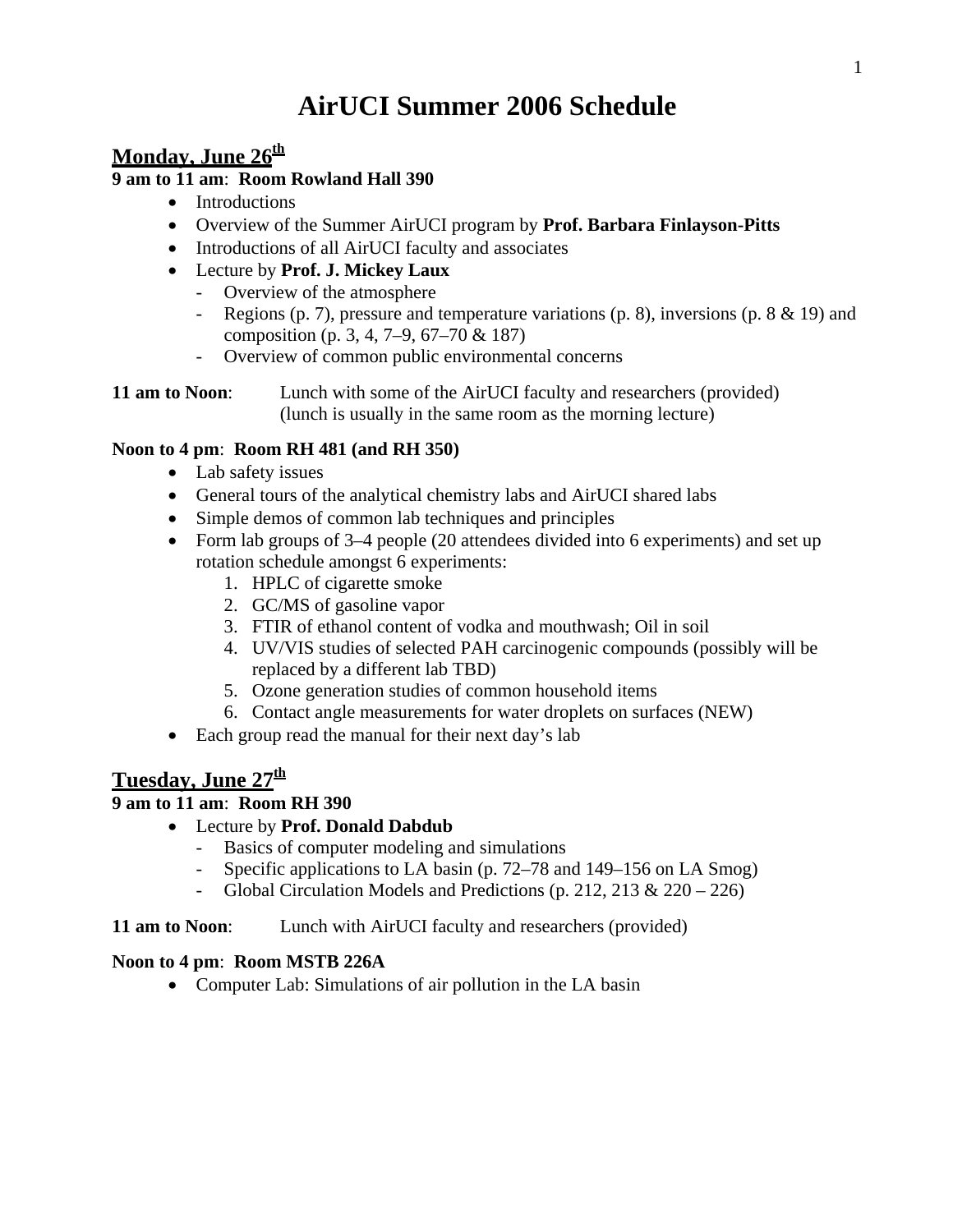# **Wednesday, June 28th**

**Note: late start on this day!!!! Everything is shifted by one hour.** 

**10 am to 12 am**: **Room Rowland Hall 390** 

- Lecture by **Prof. Doug Tobias**
	- Molecular structure
	- Fundamentals of molecular dynamics
	- Review of computational chemistry

**12 pm to 1 pm**: Lunch with AirUCI faculty and researchers (provided)

### **1 pm to 5 pm**: **Room MSTB 226B**

• Computer Lab: Chemistry on the computer

## **Thursday, June 29th**

### **9 am to 11 am**: **Room Rowland Hall 390**

- Lecture by **Prof. Barbara Finlayson–Pitts**
	- Interaction of light with matter and environmental photochemistry  $(p. 9-12, 15-18,$ 67, 70–72, 161–163, 167 & 168)
	- Applications to the Chapman reactions (p. 18–26), CFC's (p. 49–56), and Ozone Depletion (p. 1–6, 12–15, 19, 20 & 27–52)
	- Chemistry of  $NO<sub>x</sub>$  and Photochemical Smog (p. 66, 67, 72–82 and 149–156)

**11 am to Noon**: Lunch with AirUCI faculty and researchers (provided)

#### **Noon to 4 pm**: **Room RH 481 (and RH 350)**

• Each team does their first wet lab experiment

# **Friday, June 30th**

## **9 am to 10 am**: **Room Rowland Hall 390**

- Lecture by **Prof. Sergey Nizkorodov**
	- The use of light in analytical chemistry
	- Absorption of specific wavelengths by molecules; Beer's Law (p. 170–175, 185–187, 191 and 197– 201)
	- Fluorescence, chemiluminescence (p. 299–301); ICP (p. 562–564)
	- Fingerprints in IR, higher absorption cross sections in UV
	- Atmospheric applications: long path FTIR
	- Greenhouse effect and greenhouse gases

#### **10 am to 11 am: Room Rowland Hall 390**

- Lecture by **Prof. J. Mickey Laux or Sergey Nizkorodov**
	- Fundamentals of Chromatography (p. 302–304 and 565–567)
	- An "inside view" of chromatographic instruments and a mass spectrometer
- **11 am to Noon:** Lunch and free time on campus (teacher's own choice)

#### Noon to 4 pm: **Room RH 481 (and RH 350)**

• Continue with the second wet lab experiment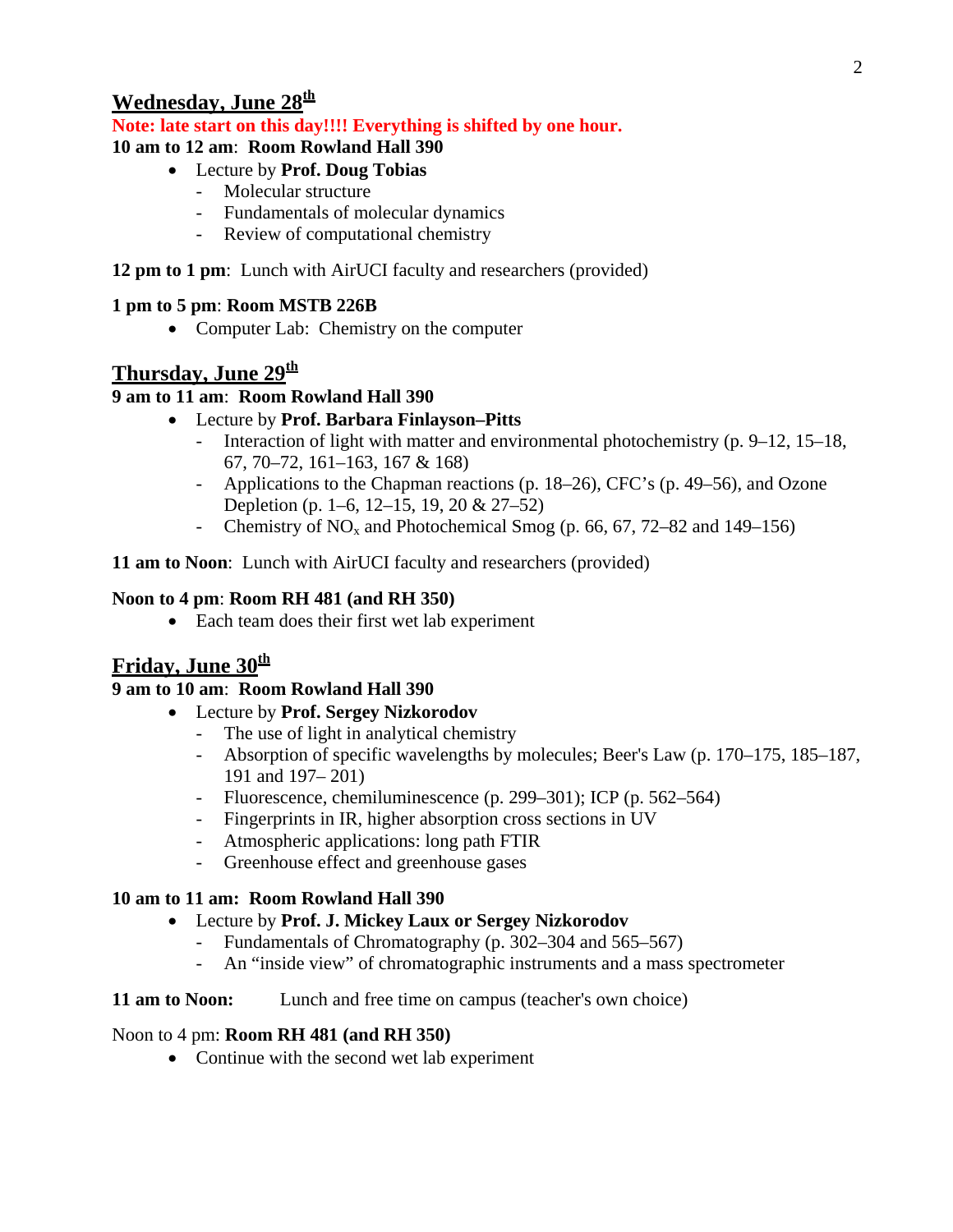# **Saturday, July 1st – Tuesday, July 4th**

**Independence Day break – no classes** 

# **Wednesday, July 5th**

## **9 am to 11 am**: **Room Rowland Hall 390**

- Lecture by **Prof. Sergey Nizkorodov**
	- Particulate matter (PM10 and PM2.5) (p. 106–116)
	- Health risks of particulate matter (p. 116–127)
	- Light interaction with particulates (p. 202 & 203)
	- Aerosols: Composition and Effects on Global Warming (p. 107, & 203–206)
	- $-$  PAH (p. 393–402)
	- Combustion reactions and pollutant formation
	- Fuels: Hydrocarbons, Aromatics, H2 (p. 283), Coal (p. 228 & 229), Petroleum and Gasoline (p. 229–231 & 267–271), Diesel (p. 267–269, 401 & 402)
	- Alcohols as Fuel (p. 272–280), MTBE (p. 280–282)
	- Leaded Fuel (p. 537–541)
	- Basic Organic Nomenclature (Appendix AP–1 through AP–14)

**11 am to Noon**: Lunch discussion of applications of material to their teaching (provided)

### **Noon to 4 pm**: **Room RH 481(and RH 350)**

• Continue with the third wet lab experiment

# **Thursday, July 6th**

## **9 am to 11 am**: **Room Rowland Hall 390**

## • Lecture by **Prof. John Hemminger**

- Fundamentals of surface science and environmental concerns at surface interfaces
- Catalysts and catalytic converters (p. 83–88)
- Seawater and sea salt aerosols  $(p. 452 \& 453)$
- Heterogeneous  $SO_2$  oxidation (p. 157–161) and PSC's (p. 36–39)

**11 am to Noon**: Lunch and free time on campus (teacher's own choice)

## **Noon to 4 pm**: **Room RH 481(and RH 350)**

• Continue with the fourth wet lab experiment